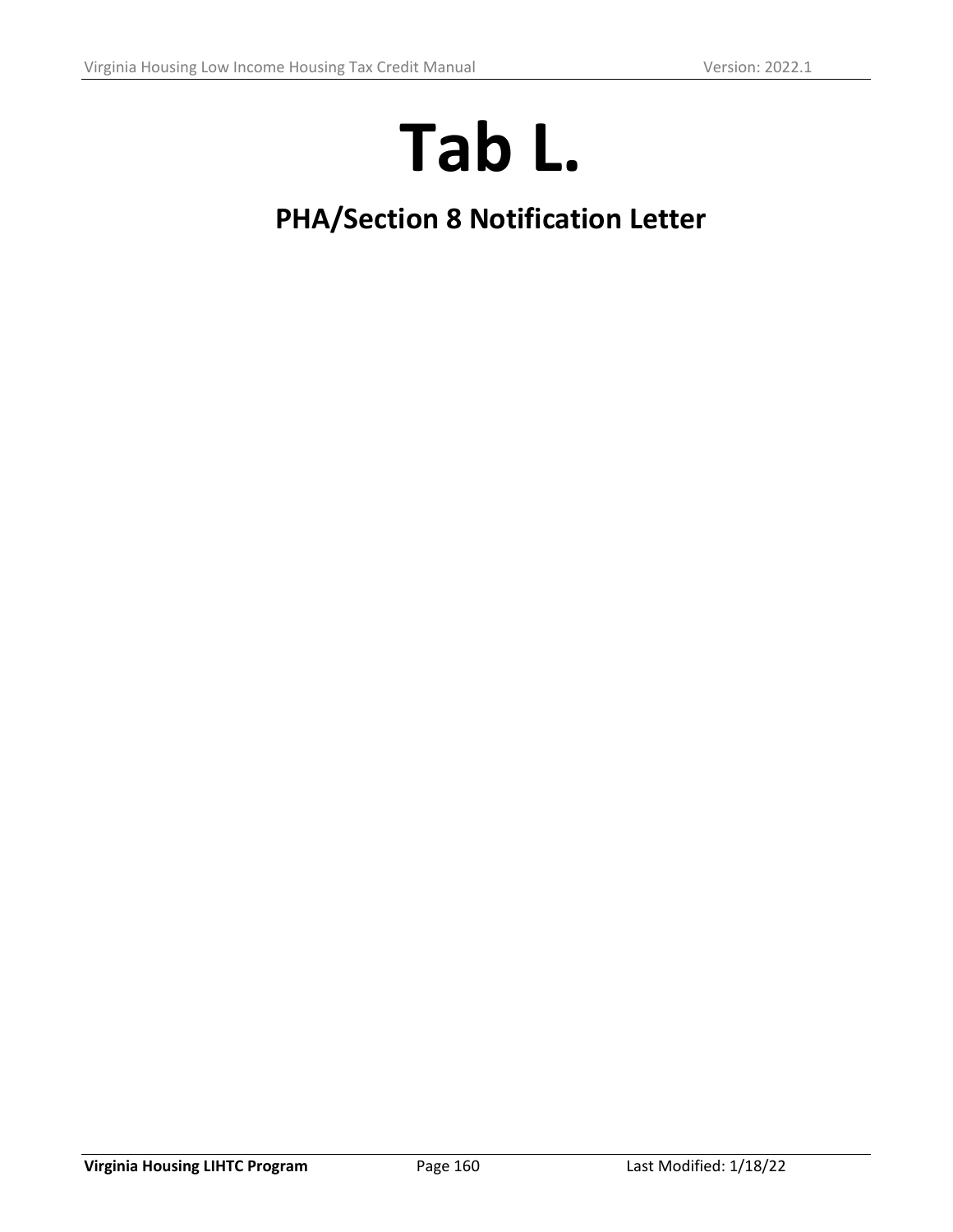

PHA or Section 8 Notification Letter

Development Name: Tracking #: University of the state of the state of the state of the state of the state of the state of the state of the state of the state of the state of the state of the state of the state of the state of the state of t

If you have any questions, please call the Tax Credit Department at (804) 343-5518.

#### **General Instructions**

- 1. Because of conflicting program requirements regarding waiting list procedures, this letter is not applicable to those developments that have project based Section 8 or project based vouchers.
- 2. This PHA or Section 8 Notification letter must be included with the application.
- 3. 'Development Address' should correspond to I.A.2 on page 1 of the Application.
- 4. 'Proposed Improvements' should correspond with I.B & D and III.A of the Application.
- 5. 'Proposed Rents' should correspond with VII.C of the Application.
- 6. 'Other Descriptive Information' should correspond with information in the application.

NOTE: Any change to this form letter may result in a reduction of points under the scoring system.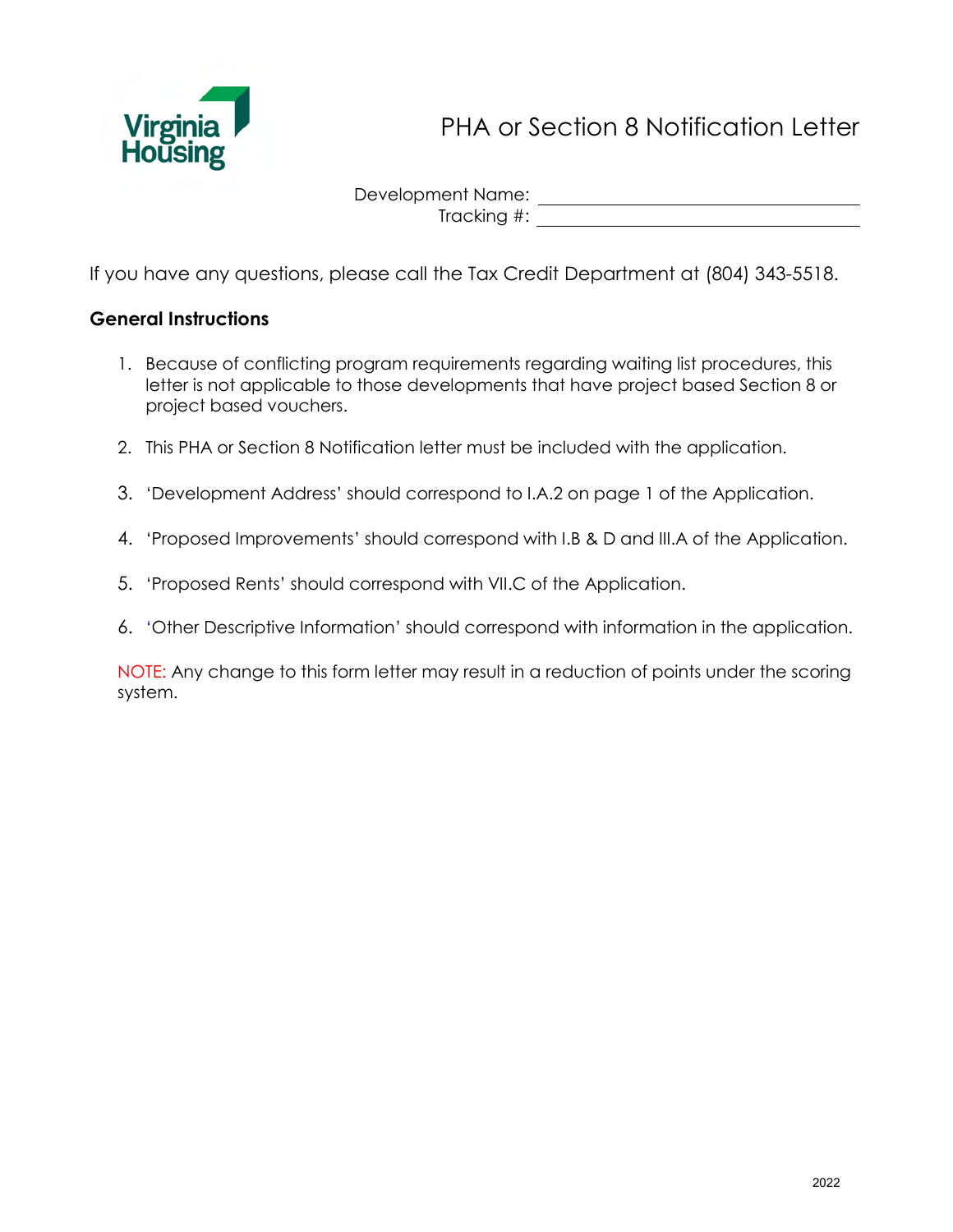### PHA or Section 8 Notification Letter

**DATE:** 

**TO:**

#### **RE:** PROPOSED AFFORDABLE HOUSING DEVELOPMENT

Name of Development: Name of Owner:

I would like to take this opportunity to notify you of a proposed affordable housing development to be completed in your jurisdiction. We are in the process of applying for federal low-income housing tax credits from the Virginia Housing Development Authority (VHDA). We expect to make a representation in that application that we will give leasing preference to households on the local PHA or Section 8 waiting list. Units are expected to be completed and available for occupancy beginning on \_\_\_\_\_\_\_\_\_\_\_\_\_\_\_\_\_\_\_\_\_\_\_\_\_\_\_\_ (date).

The following is a brief description of the proposed development:

Development Address:

Proposed Improvements:  $\frac{1}{2}$ New Constr.:  $\frac{1}{2}$   $\frac{1}{2}$   $\frac{1}{2}$   $\frac{1}{2}$   $\frac{1}{2}$   $\frac{1}{2}$   $\frac{1}{2}$   $\frac{1}{2}$   $\frac{1}{2}$   $\frac{1}{2}$   $\frac{1}{2}$   $\frac{1}{2}$   $\frac{1}{2}$   $\frac{1}{2}$   $\frac{1}{2}$   $\frac{1}{2}$   $\frac{1}{2}$   $\frac{1}{2}$   $\frac{1}{2}$   $\frac{1}{2}$  $\Box$  Adaptive Reuse:  $\overline{\qquad \qquad }$  # units  $\overline{\qquad \qquad }$  # Bldgs  $\Box$  Rehabilitation:  $\overline{\qquad}$  # units  $\overline{\qquad}$  # Bldgs Proposed Rents: Efficiencies: \$ / month 1 Bedroom Units: \$ / month  $\Box$  2 Bedroom Units:  $\sin \frac{2\pi x}{3}$  / month 3 Bedroom Units: \$ / month  $\overline{\Box}$  4 Bedroom Units:  $\sqrt[5]{\phantom{0}}$  / month

Other Descriptive Information: